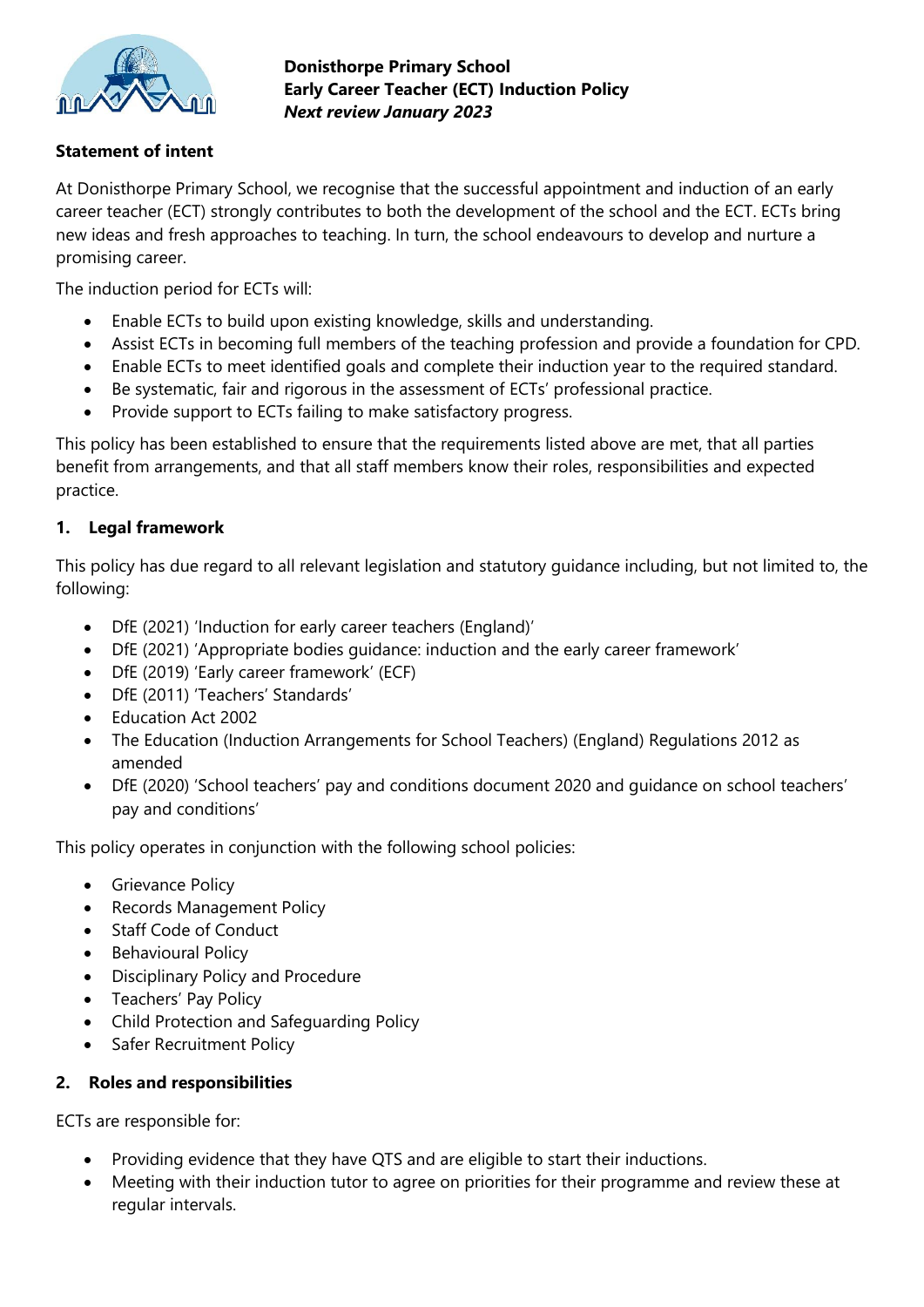- Discussing and agreeing with their induction tutor on how best to use their reduced timetable allowance to guarantee engagement with the ECF induction.
- Participating fully in the agreed monitoring and development programmes.
- Providing evidence of their progress against the 'Teachers' Standards'.
- Raising any concerns that they have with their induction tutor as soon as practicable.
- Consulting their appropriate body named contact at an early stage if there are difficulties with resolving issues with the tutor or school.
- Keeping track of and participating in the scheduled classroom observations, progress reviews and formal assessment meetings.
- Agreeing on the start and end dates of the induction period, including any absences, with their induction tutor.
- Retaining copies of all assessment reports.

The headteacher is responsible for:

- Monitoring, supporting and assessing the ECT throughout their induction in conjunction with the appropriate body.
- Ensuring that the ECT has been awarded QTS prior to undertaking induction at the school.
- Clarifying whether the ECT needs to serve an induction period or is exempt from it.
- Informing the appropriate body of when an ECT is taking up a post in which they will be undertaking induction.
- Ensuring the requirements of a suitable post for induction are met.
- Agreeing with the ECT on which body will act as the appropriate body, in advance of the ECT starting the induction programme.
- Making sure that the induction tutor has received suitable training and has the time to carry out the role effectively.
- Ensuring that a personalised ECF-based induction programme is in place.
- Ensuring that the progress of the ECT is reviewed regularly via termly assessments, observations and feedback of their teaching.
- Making sure that completed reports are sent to the appropriate body for review.
- Retaining accurate records of employment that will count towards the induction period.
- Ensuring that all monitoring and record-keeping regarding induction at the school is completed in a manner that is streamlined and reduces burdens for all involved.
- Informing the governing board about the arrangements which have been put in place to support ECTs who are undergoing induction.
- Making a recommendation to the appropriate body on whether the ECT's performance against the 'Teachers' Standards' is satisfactory or requires an extension.
- Participating in the appropriate body's quality assurance process.
- Ensuring the school retains all relevant documentation and evidence on file for six years.
- Ensuring that a teacher who does not satisfactorily complete an induction period is eligible to carry out short-term supply work.
- Ensuring that the ECT is provided with the Child Protection and Safeguarding Policy, Behavioural Policy and the Staff Code of Conduct.
- Ensuring the ECT knows the identity and role of the DSL and any deputies.
- Ensuring the ECT knows the school's response to children who go missing from education.
- Ensuring that, under certain circumstances, the following steps are undertaken:
	- Obtaining interim assessments from the ECT's previous post
	- Acting early to alert the appropriate body when an ECT may not be completing induction satisfactorily
	- Ensuring that an ECT who may not be performing against the 'Teachers' Standards' is observed by a third party
	- Notifying the appropriate body if an ECT is absent for a total of 30 days or more
	- Regularly informing the governing board about the school's induction procedures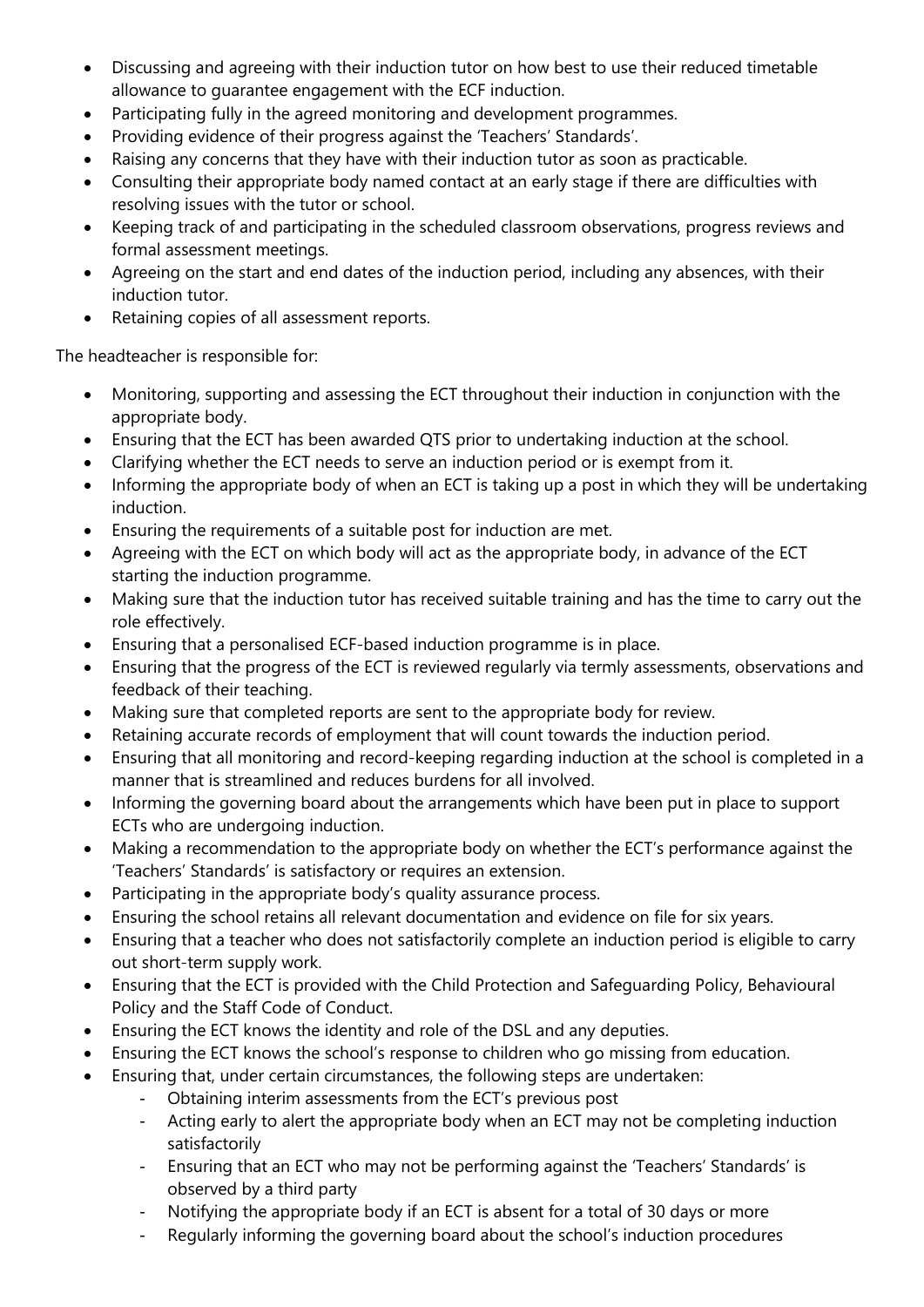- Discussing with the appropriate body in exceptional cases where it may be appropriate to reduce the length of the ECT's induction period, e.g. where it is deemed the induction period has been satisfactorily completed
- Providing interim assessment reports for staff moving in between formal assessment periods
- Informing the appropriate body when an ECT serving induction leaves the school

Induction tutors are responsible for:

- Coordinating, guiding and supporting ECTs' professional development.
- Reviewing ECTs' progress regularly during the induction period.
- Undertaking two formal assessment meetings over the induction period.
- Coordinating input from other staff if required.
- Carrying out progress reviews in terms where a formal assessment does not occur.
- Informing ECTs following progress reviews of the determination of their progress against the 'Teachers' Standards'.
- Sharing progress review records with ECTs, the headteacher and the appropriate body.
- Informing ECTs of the judgements to be recorded in the formal assessment record and inviting ECTs to give their comments.
- Observing the teaching of ECTs and providing feedback.
- Letting ECTs know how they may raise concerns about their induction programme and personal progress both inside and outside the school.
- Taking prompt, appropriate action if ECTs are facing difficulties.
- Ensuring all monitoring and record-keeping is completed in a manner which is streamlined and reduces burdens, including ensuring all evidence requested from ECTs draws on existing or working documents.

Mentors are responsible for:

- Regularly meeting with the ECT for structured sessions to provide effective, targeted feedback.
- Working in collaboration with the ECT and other staff members involved in the ECT's induction to help ensure the ECT receives a high-quality induction programme based on the ECF.
- Providing or coordinating effective support for the ECT, including phase- or subject-specific mentoring.
- Taking prompt, appropriate action if the ECT is facing difficulties.

Appropriate bodies have a quality assurance role and are responsible for:

- Ensuring the headteacher and governing board are aware of their responsibilities and are capable of meeting these responsibilities regarding monitoring support and assessment. This includes making sure that each ECT receives a personalised induction programme, designated tutor support and a reduced timetable.
- Ensuring procedures in place with regard to support, monitoring, assessment and guidance are fair and appropriate.
- Maintaining full responsibility for their regulatory duties, and not delegating these.
- Consulting with the headteacher on the nature and extent of the quality assurance procedures in the school.
- Ensuring the headteacher has implemented a programme which is clearly based on the ECF.
- Taking action to address areas that require further development and support, where an ECT is facing difficulties.
- Ensuring induction tutors have the ability and time to carry out their role effectively.
- Contacting a school when the school's responsibilities are not being fulfilled.
- Ensuring that the headteacher has confirmed that the award of QTS has been made.
- Ensuring the school is providing a reduced timetable in addition to planning, preparation and assessment (PPA) time.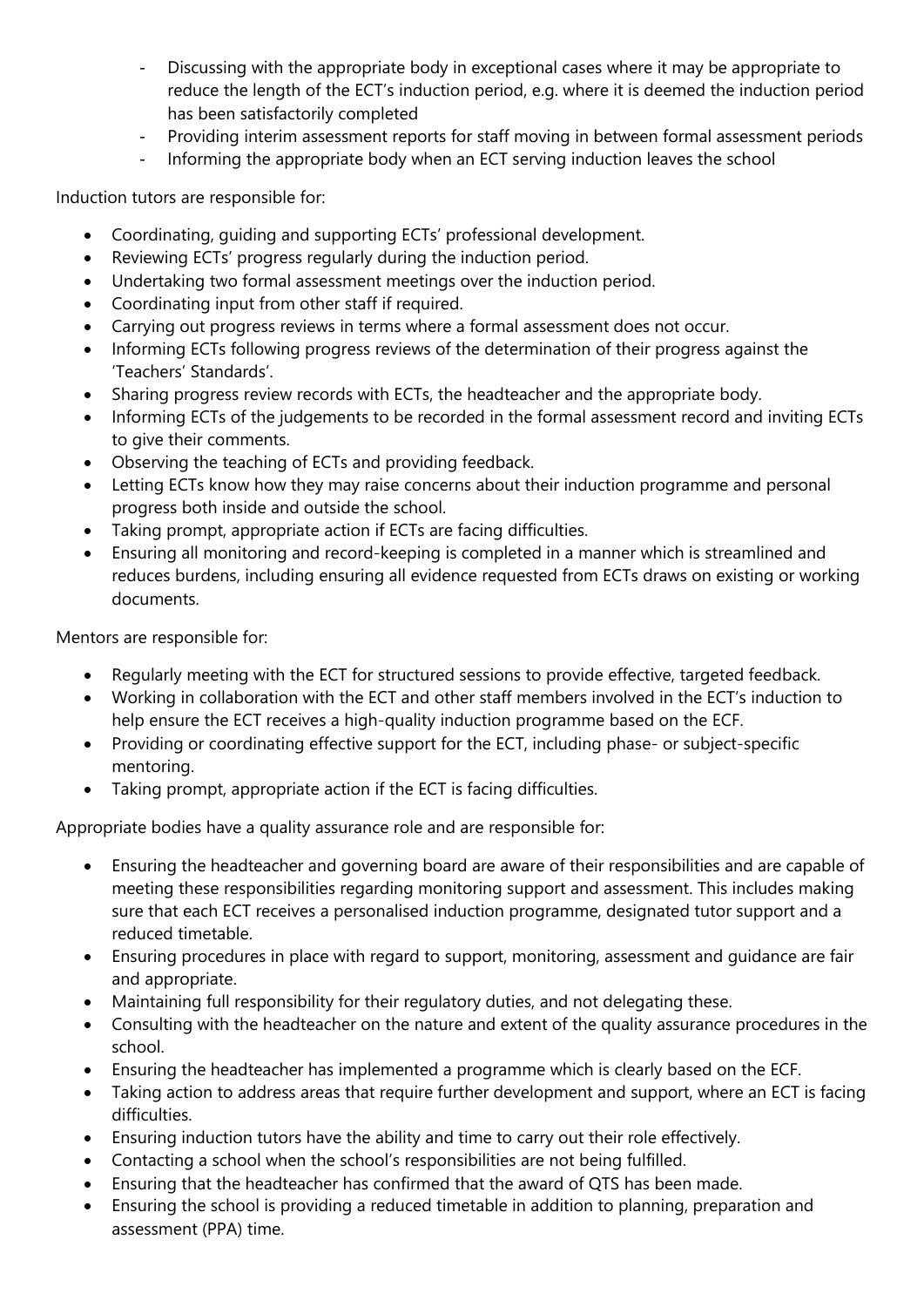- Ensuring ECTs are provided with a named contact within the appropriate body to raise concerns if they have any.
- Ensuring records and assessment reports of ECTs are maintained.
- Ensuring an agreement is reached with the headteacher and the ECT to determine where a reduced induction period may be appropriate.
- Ensuring a final decision is made on whether the ECT's performance is satisfactory against the 'Teachers' Standards'.
- Ensuring they provide the Teaching Regulation Agency (TRA) with information about ECTs who have started, completed, or left partway through an induction period, or require an extension, as well as details of the type of induction the ECT is undertaking.
- Ensuring they respond to requests from schools and colleges for support and guidance with regard to the ECT's induction programmes.
- Responding to requests for assistance and advice with training for induction tutors.
- Providing the headteacher with information on the types of induction available.
- Ensuring all monitoring and record-keeping is completed in a manner which is streamlined and reduces burdens, including ensuring all evidence requested from ECTs draws on existing or working documents.

The governing board is responsible for:

- Ensuring staff and the school are compliant with this policy and all relevant guidance.
- Ensuring the school has the capacity to support the ECT.
- Ensuring the headteacher is fulfilling their responsibilities.
- Investigating concerns raised by an ECT as part of the school's Grievance Policy.
- Asking for advice from the appropriate body on the school's induction procedures and the responsibilities of staff involved in the process.
- Requesting general reports from the induction tutors on the progress of an ECT.

# **3. Statutory induction**

The statutory induction of an ECT is the bridge between ITT and a career in teaching. The school will support ECTs in demonstrating that their performance against relevant standards is satisfactory and equip them with the tools to be a successful teacher.

The 'Teachers' Standards' will be used to assess an ECT's performance during their induction period. These standards will be considered against what can reasonably be expected of the ECT within their work context. All judgements will reflect the expectation that the ECT has effectively consolidated their ITT and demonstrated their ability to meet the relevant standards consistently over a sustained period. The ECF will not be used as an assessment tool.

A qualified teacher will not be employed as a teacher by the school unless they have satisfactorily completed their induction period, or if they meet any of the exemptions listed in [Appendix A.](#page-10-0)

ECTs serving induction on a full-time basis are required to complete an induction period of two academic years, unless they are subject to an official and agreed reduction or extension to this period in some circumstances. ECTs serving induction on a part-time basis are required to serve the full-time equivalent of two full academic years.

Short-term supply teaching of less than one term will not count towards an ECT's induction, as the time frame is too short to enable them to demonstrate performance against relevant standards. If a supply term is extended, the school will not backdate the induction, but will begin the induction upon extension.

Where an ECT is judged to have failed to meet the 'Teachers' Standards' at the end of their induction period, they will not be permitted to repeat induction. They will, however, have the opportunity to appeal against the decision.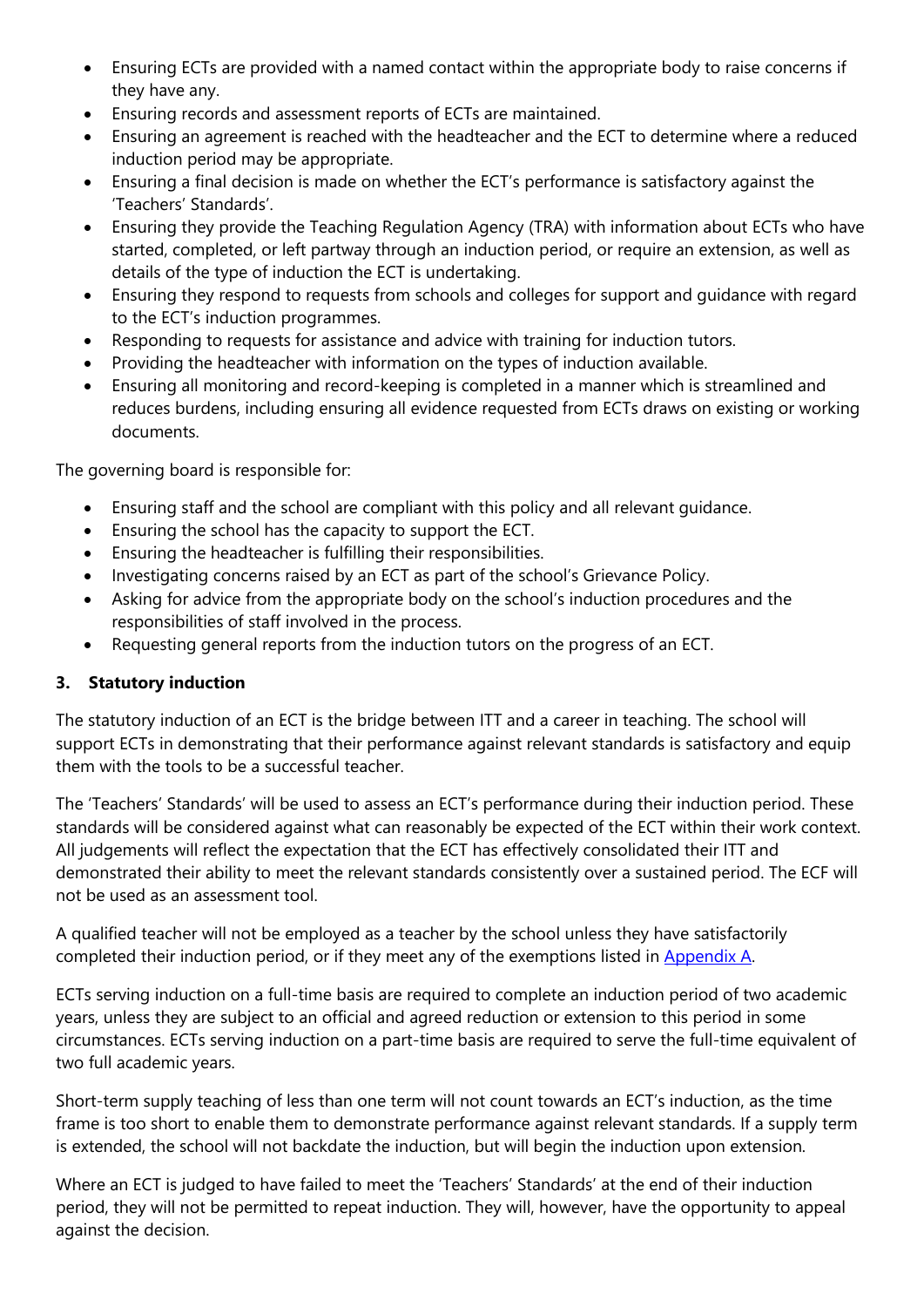# **Eligibility**

In order to determine eligibility, the headteacher will undertake pre-employment checks on the ECT before the ECT takes up the post – these will be verified by the appropriate body. These pre-employment checks will include determining that the ECT holds QTS. The headteacher and the appropriate body will check with the TRA that the ECT holds QTS prior to the induction beginning.

If an ECT holds QTS but has already completed a period of induction which resulted in a judgement of failing to meet the 'Teachers' Standards', they will not be eligible to undertake statutory induction at the school. The headteacher will confirm whether this is the case by consulting the TRA.

The school will not refuse an induction post to an ECT whose QTS was obtained several years ago; although ECTs are encouraged to undertake induction as soon as possible after gaining QTS, there are no barriers to them undertaking induction later.

Teachers who completed their ITT between 1 May 2000 and 30 April 2001 (known as Cohort 1 teachers) are also required to pass the QTS numeracy skills test before completing an induction.

# **Suitable posts**

The headteacher and appropriate body will first agree on the suitability of a post for induction, guided by the following considerations. The post will:

- Have a headteacher who can make a recommendation about whether the ECT's performance against the 'Teachers' Standards' is satisfactory.
- Have an agreement with an appropriate body to quality-assure the process.
- Provide the ECT with the tasks, experience and support needed to enable them to demonstrate satisfactory performance against the 'Teachers' Standards'.
- Ensure the appointment of an induction tutor who holds QTS, and has relevant knowledge and experience.
- Provide the ECT with a reduced timetable to enable them to undertake the activities involved in their induction programme.
- Not make unreasonable demands upon the ECT.
- Not normally demand teaching outside the phase or subject(s) for which the ECT has been employed to teach.
- Not present, on a day-to-day basis, the ECT with unreasonably demanding discipline problems.
- Involve the ECT regularly teaching the same classes.
- Involve planning, teaching and assessment processes similar to those in which other teachers working in similar posts are engaged.
- Not involve non-teaching responsibilities without the provision of appropriate preparation and support.

The governing board will be satisfied that the school has the capacity to support the ECT in the role and that the headteacher is fulfilling their responsibilities.

The school will recognise that if it enters special measures following an Ofsted inspection, it will not be permitted to offer inductions to ECTs, unless it is given specific permission to do so from an Ofsted inspector. The appropriate body will also need to be satisfied that such circumstance would not unfairly compromise the ECT's ability to successfully their induction.

# **Beginning induction**

Once an ECT has been appointed to a suitable post, the headteacher will notify the TRA in advance of the ECT taking up the post. Upon registration, the ECT will be provided with a named contact to which they may raise any concerns about the induction programme.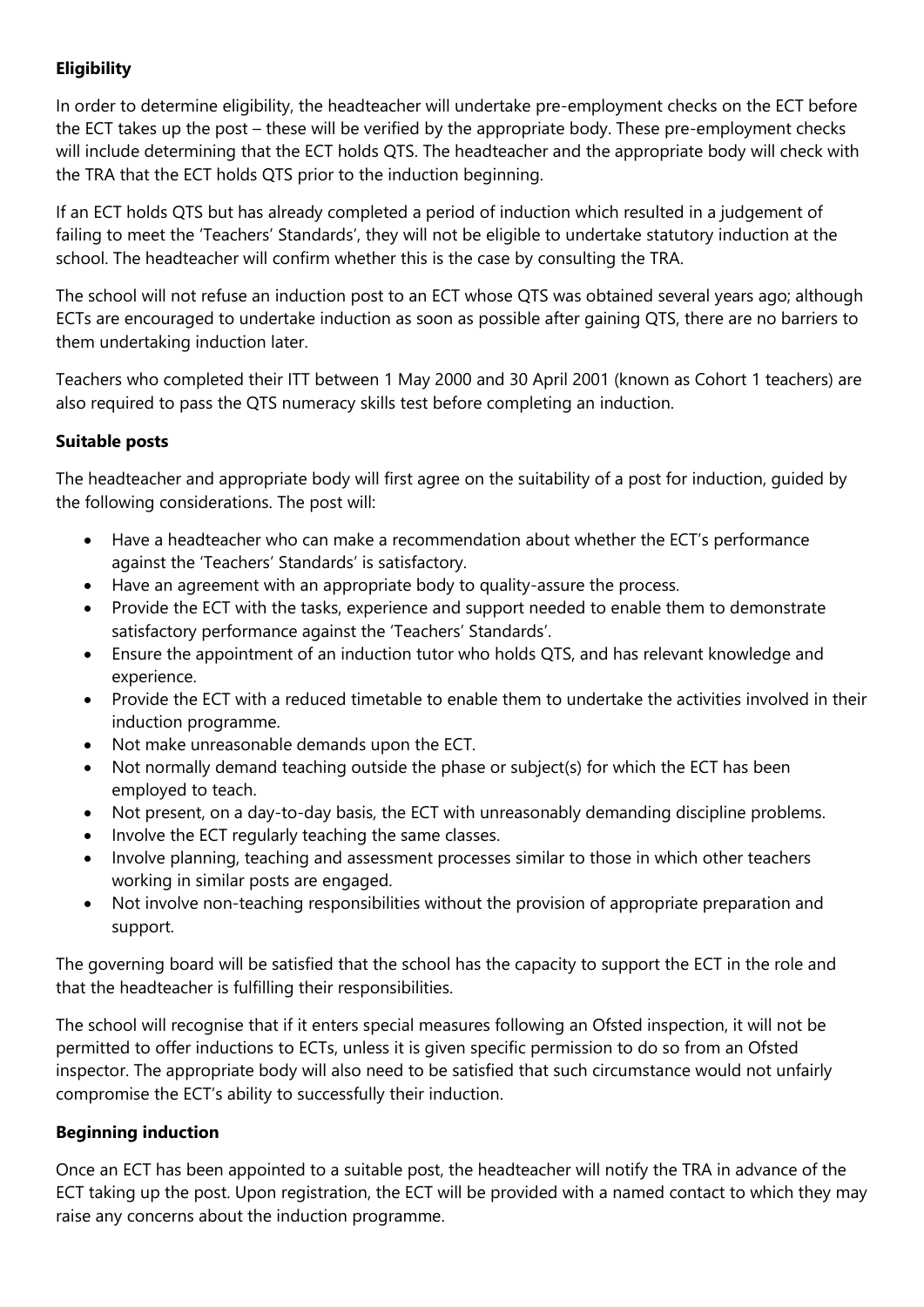The start date for the ECT's induction will be determined by the appropriate body, who will agree this date with the headteacher and the ECT in advance. This start date will be the date the ECT's induction programme formally begins, which may be a different date from when the ECT's contract with the school begins.

The length of the induction period will also be determined prior to the induction commencing. ECTs are required to serve (part-time or full-time) the full-time equivalent of two academic years to complete their induction. Where an ECT is completing their induction on a part-time basis, the school and the appropriate body will liaise to decide the length of the induction period required for each individual case – this will be always be fair and consider the ECT's working pattern. Where an ECT is completing their induction across more than one school, the appropriate body will make the final decision about how the ECT will meet the equivalent of two years' work.

The school will not commence the ECT's induction until an appropriate body has been agreed. The headteacher will ensure that the appropriate body with whom an agreement is reached matches the [criteria](https://www.gov.uk/government/publications/appropriate-bodies-guidance-induction-and-the-early-career-framework) for organisations that can act as an appropriate body. When forming an agreement with an appropriate body, the appropriate body and the headteacher will agree any reasonable charges the appropriate body may make to the school for its service.

The headteacher will ensure the ECT is provided with a reduced timetable for their course of induction. This will amount to teaching:

- In the first year (terms 1-3), no more than 90 percent of the timetable of the school's existing teachers on the main pay range.
- In the second year (terms 4-6), no more than 95 percent of the timetable of the school's existing teachers on the main pay range.

These reductions will operate in addition to the timetable reduction related to PPA time.

# **Mentoring and support**

ECTs will be provided with a designated mentor to support them through their induction period, usually a relevant member of the school's teaching staff. The individual who becomes the ECT's mentor will be identified by the headteacher. This mentor will hold QTS and have the necessary knowledge, experience and time available to carry out the role effectively.

The role of the mentor will be held by a different individual to the induction tutor where at all possible. Where this is not possible, the headteacher may decide to designate a single individual to hold both roles, which may be the headteacher themselves in exceptional circumstances. Where this is the case, the headteacher will ensure the individual understands that they are fulfilling two discrete roles and will ensure that the mentoring support offered is kept separate to any assessment of the ECT against the 'Teachers' Standards'.

Mentors are provided for ECTs in a supportive and advisory capacity only; mentors will not carry out formal assessments of ECTs (unless the mentor is the same individual as the induction tutor). Mentors will hold regular one-to-one sessions with ECTs to discuss how the ECT's induction is going, including offering advice and providing an opportunity for the ECT to ask questions or raise any issues.

Mentors will receive training to support them in their role. Training will be provided through the Leicestershire and Rutland Teaching School Hub. Mentors will be expected to attend these training sessions to ensure they are successful in their role.

#### **Monitoring and assessment**

ECTs will also be provided with an induction tutor who will provide regular monitoring and support, and coordination of assessment. The induction tutor will be identified by the headteacher. This individual will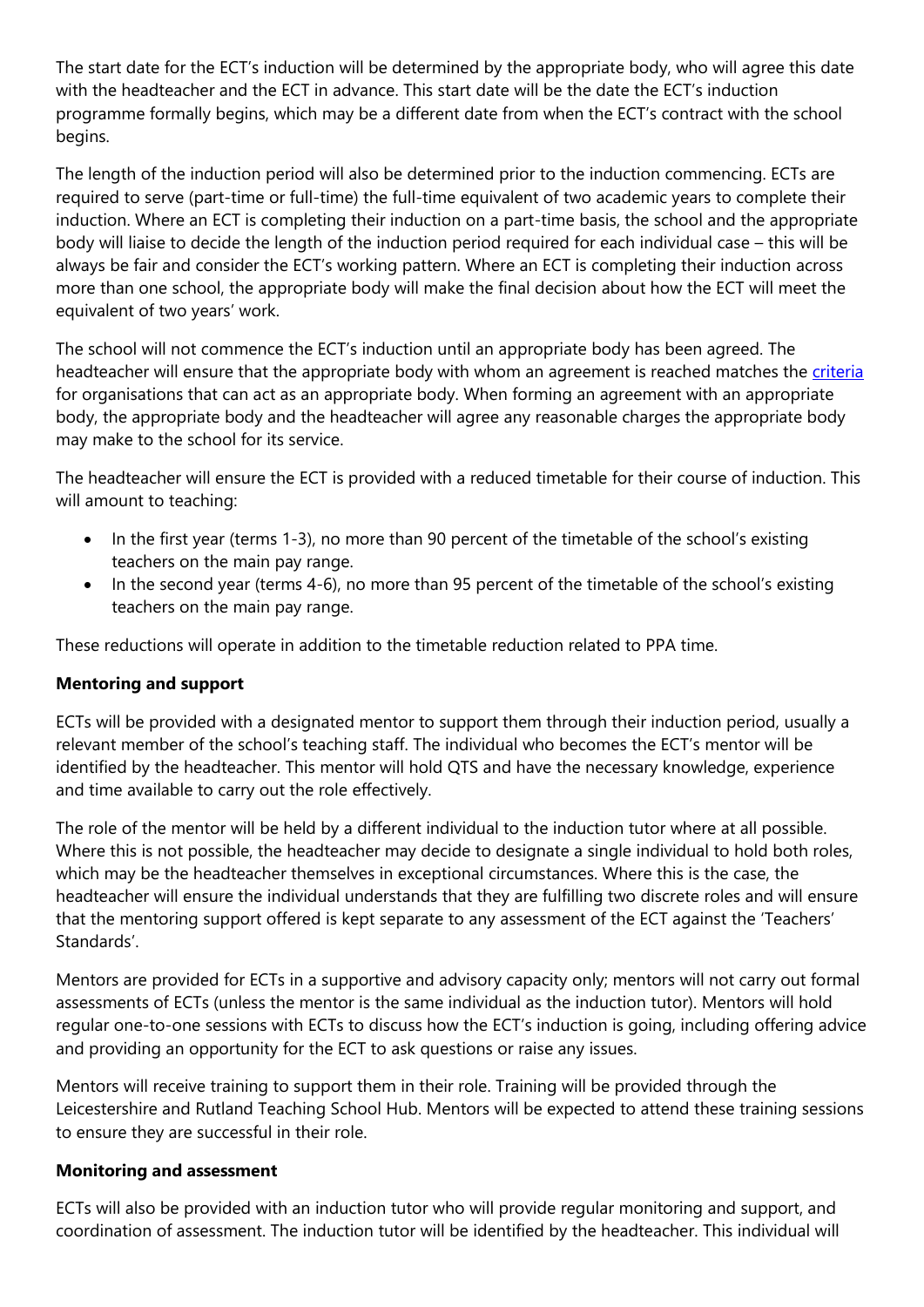hold QTS and will have the necessary skills, knowledge and time available to effectively work in this role. The role of the induction tutor will be held by a separate individual to the individual performing the role of the mentor where at all possible, as outlined above. In exceptional circumstances it may be appropriate for the headteacher themselves to perform the role of induction tutor.

The main responsibilities of the induction tutor will be to make rigorous and fair judgements about the ECT's progress against the 'Teachers' Standards', and to recognise when early action is required to support an ECT who is experiencing difficulties. ECTs will be informed that they should raise any concerns about their induction with their induction tutor in the first instance. If the matter is not resolved, the ECT will be informed that they can notify their named contact at the appropriate body, who will then investigate the issues raised.

Termly observations of the ECT's lessons will be conducted, usually by the induction tutor. Post-observation review meetings will be arranged in advance of an observation taking place. Following an observation, the ECT and the observer (induction tutor) will meet to review the teaching observed. All feedback provided by the induction tutor will be prompt and constructive. The induction tutor will make a brief written record of the feedback discussed in a review meeting, which will clearly indicate where any development needs have been identified as a result of the observation.

ECTs will receive progress reviews against the 'Teachers' Standards', conducted by their induction tutors, in each term of their induction where a formal assessment is not scheduled. Progress reviews will not require ECTs to produce any new evidence specifically to inform the review; all progress reviews will draw on existing evidence of ECTs' teaching. ECTs may be asked to provide copies of existing evidence to the induction tutor to help inform the review. A written record of each progress review will be retained by the school and a copy will be provided to the ECT. This record will include:

- Whether the induction tutor believes the ECT is on track to successfully complete their induction.
- A brief summary of the evidence collected by the induction tutor.
- The agreed development targets for the ECT.
- A review of the ECT's objectives in relation to the 'Teachers' Standards' and the ECT's own individual strengths and needs.

The induction tutor will update the headteacher on the ECT's progress after each progress review. The induction tutor will also notify the appropriate body whether the ECT is making satisfactory progress towards successfully completing their induction. Where the induction tutor believes the ECT is not making satisfactory progress, the induction will also outline to headteacher and the appropriate body the plan they have put in place to support the ECT.

The ECT will be clearly informed of the outcome of their progress review, to ensure that their formal assessments present no unexpected results to the ECT.

ECTs will be formally assessed in the final term of the first year of their induction and again in the final term of the second year of their induction. The exact dates of these assessments will be agreed between the headteacher and the ECT in advance. Formal assessments will be carried out by the induction tutor or the headteacher only.

All evidence used for formal assessments will be drawn from the ECT's teaching work during their induction. In order to reduce the potential burden of evidence collection, the evidence used will largely come from that collected during progress reviews, and will consist of existing or working documents. ECTs will not be required to create anything new for a formal assessment. Any evidence used during a formal assessment will be clear and transparent; copies of all evidence used will be provided to both the ECT and the appropriate body. As a result, the school aims for all formal assessments to work in combination with the regular progress reviews; where possible, the ECT should not find any unexpected results from a formal assessment.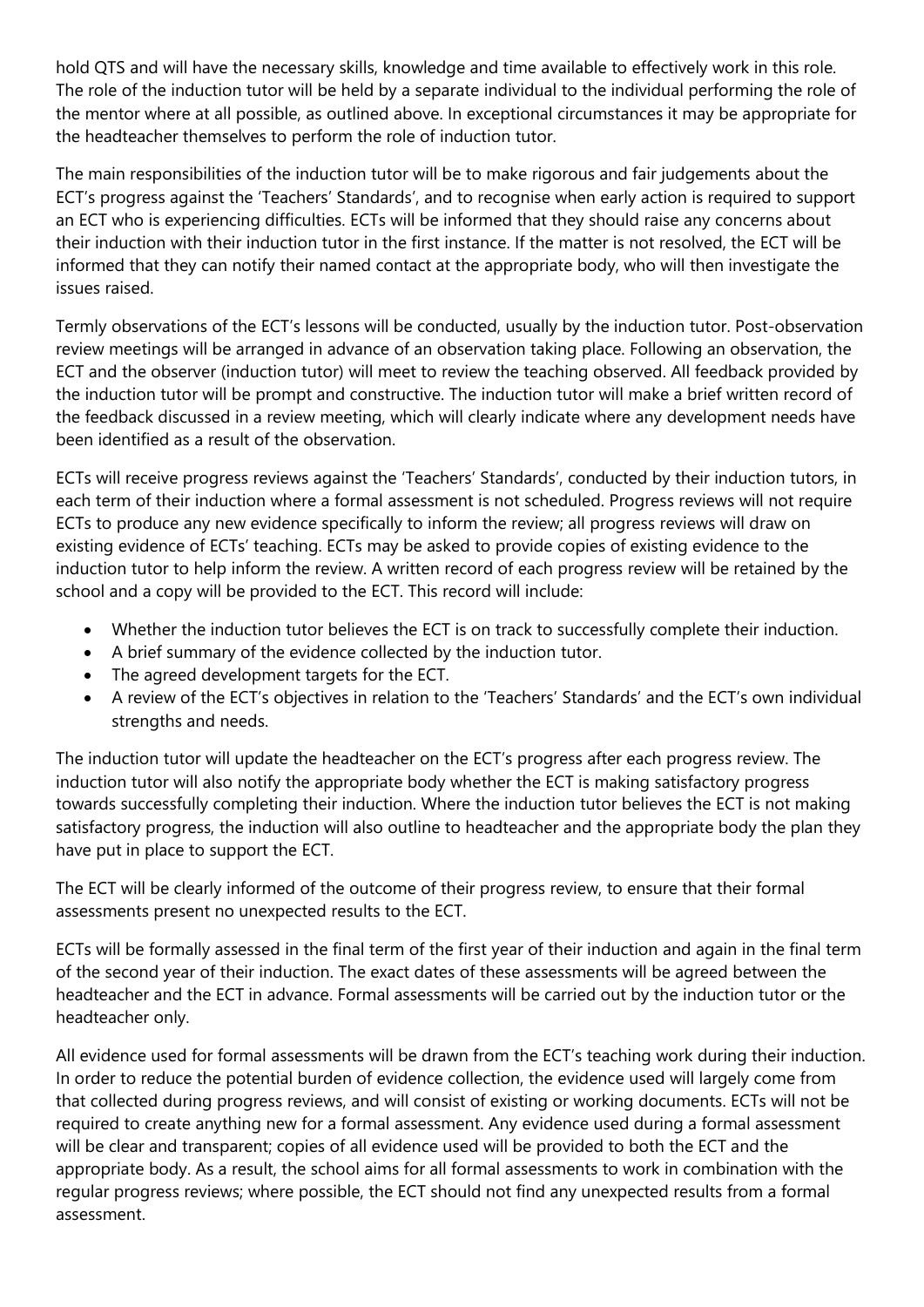The individual undertaking a formal assessment will produce a report following the assessment. This report will make clear how the ECT has been assessed against the 'Teachers' Standards'. Once the report has been completed, the headteacher will hold an assessment meeting with the ECT, where the ECT will be able to add their comments to the report. The report will be signed by the induction tutor, headteacher and ECT. The ECT will then be given the original report and a copy will be sent to the appropriate body. For the final assessment report, the headteacher will record their recommendation to the appropriate body of whether the ECT's performance throughout their induction has been satisfactorily demonstrated their competence against the 'Teachers' Standards'. For the final assessment meeting, the headteacher will ensure a copy of the report is sent to the appropriate body within 10 working days of the final assessment meeting.

Where an ECT decides to leave their post at the school after completing one term or more, the induction tutor will complete an interim assessment before the ECT leaves the post.

# **Completing induction**

ECTs will have completed their induction period when they have served:

- The full-time equivalent of two standard academic years (usually six terms); or
- A reduced period of a minimum of one term (as agreed with the appropriate body) based on previous teaching experience; or
- A reduced period for part-time ECTs covering but not equivalent to two academic years (as agreed with the appropriate body); or
- An extended period as a result of absences occurring during the period; or
- An extension following a decision by the appropriate body or the appeals body.

ECTs are still able to progress both their career and pay grade during and after the two-year induction period, and are not adversely impacted by this.

The appropriate body will make the final decision as to whether an ECT's performance against the 'Teachers' Standards' has been satisfactory, taking into account the recommendations of the headteacher. The appropriate body will make a decision within 20 working days of receiving the headteacher's recommendation. They will then send written notification within three working days of reaching the decision to the ECT and the headteacher.

If the decision is taken to extend the period of induction, the ECT will be informed of their right to appeal against this decision and provided with the name and address of the TRA. Any appeal will be notified within 20 working days or the appeal will be deemed to have expired.

Failure to complete the induction period will mean an ECT is no longer eligible to be employed as a teacher in a maintained school.

Where an ECT fails induction and gives notice that they do not intend to exercise their right to appeal, or when the time limit for an appeal expires, the school will dismiss the ECT within 10 working days.

If the appeal is heard but not upheld, the school will dismiss the ECT within 10 days of receiving the outcome of the hearing. The ECT's name will then be held on the list of persons who have failed to satisfactorily complete an induction period by the TRA.

#### **4. Record-keeping**

All records regarding ECTs will be kept in accordance with the school's Records Management Policy.

Assessment forms will be signed by the headteacher and submitted to the appropriate body in a timely manner. Assessment forms will be completed at the end of each formal assessment period, stating the date an ECT's employment began, how much of the period has been completed, and any changes in work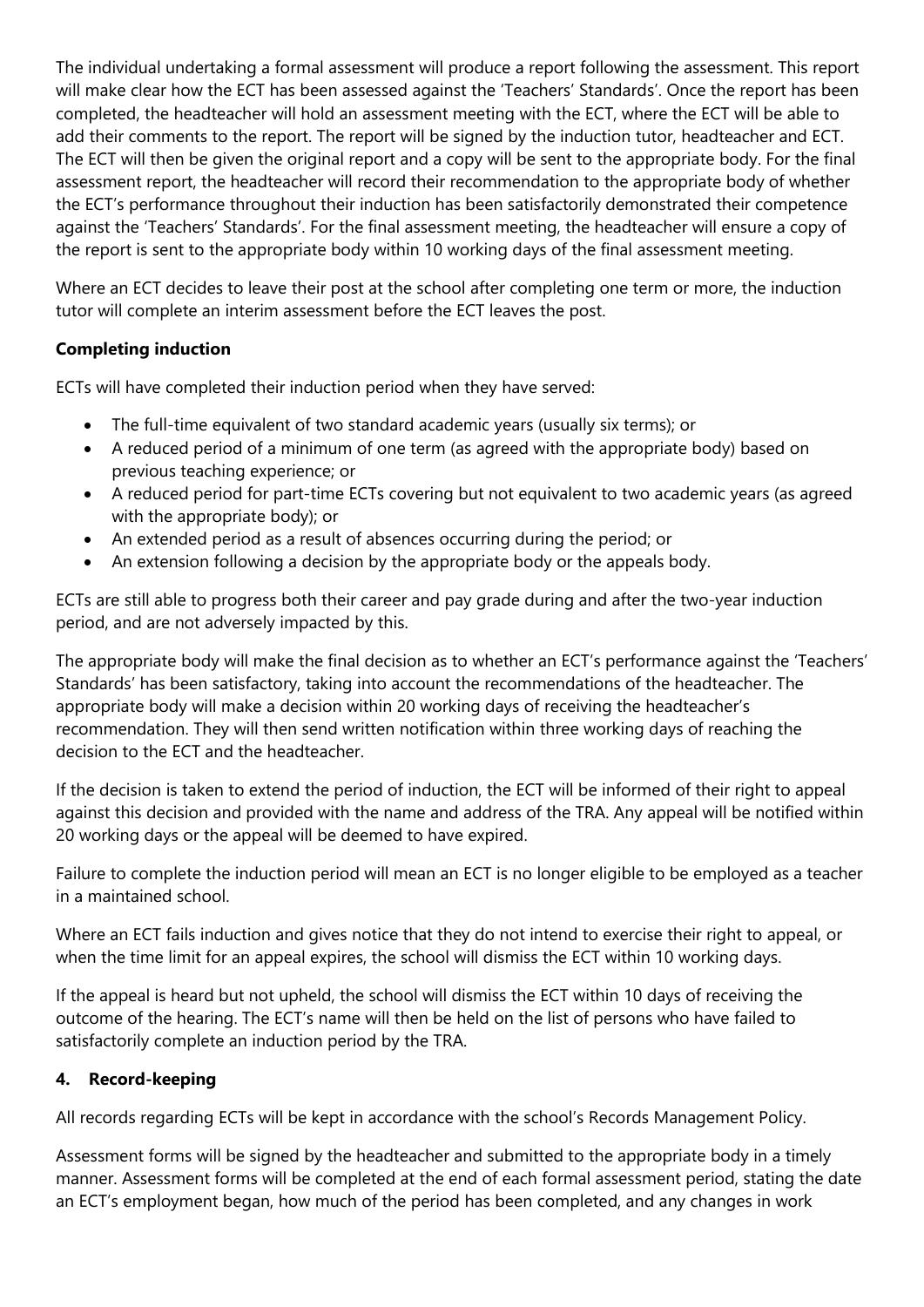patterns and absences. Assessment reports will be retained for six years, as recommended by the DfE. ECTs will be advised by the school to retain their original copies of assessment reports.

The TRA keeps records of all submitted appeals and will be contacted as needed. The school will consult the [Employer Access Online service](https://www.gov.uk/guidance/teacher-status-checks-information-for-employers) for records of individuals who have passed or failed their induction.

Where an ECT has already completed part of their period of induction in another school, the headteacher will contact the ECT's previous appropriate body to obtain copies of any progress review records or assessment reports, including any interim reports. The headteacher will therefore establish how much required induction time remains for the ECT. The headteacher will also alert the ECT's new appropriate body of any concerns that were raised about the ECT's progress by previous employers, as necessary.

# **5. Confidentiality**

The school will work with the appropriate body and the TRA to ensure that effective arrangements are in place to facilitate the protection and secure transfer of data related to ECT inductions.

The induction process and assessments will not be shared with others involved in the process and will be treated as confidential.

All ECTs will be made aware of who has been granted access to their assessments. The governing board can request termly general reports on the progress of an ECT but cannot automatically have access to this information. The only exception to this is when an ECT has a concern about an assessment, which would require the governing board to access the assessment forms to review the situation.

# **6. Special circumstances**

To recognise the experience of ECTs who already have significant experience teaching whole classes and working to the 'Teachers' Standards', appropriate bodies have discretion to reduce the length of the induction period to a minimum of one term; however, the ECT can still serve a full induction if they wish. The appropriate body also has discretion to reduce the prescribed induction period to a minimum of one term. When considering reducing an induction period, the appropriate body will consider advice from the headteacher and ensure the ECT is in agreement with the decision.

If an ECT is absent for a total of 30 days or more, the induction period will be extended by the aggregate of total days absent.

ECTs who take statutory maternity leave, statutory paternity leave, statutory adoption leave, shared parental leave or parental bereavement leave during their induction period may decide whether their induction should be extended accordingly to meet this purpose. Any outstanding assessments will not be made until the ECT returns to work and has had the opportunity to decide whether to extend induction. If an ECT chooses to extend their induction in these circumstances, the request will be granted. If an ECT chooses not to extend the induction period, their performance will still be assessed against the relevant standards.

The appropriate body has the option to extend the period after induction has been completed where it would be unreasonable to expect the ECT to have demonstrated satisfactory performance. Reasons for this may include illness, personal crisis, disability, a lack of support during induction, etc.

In circumstances where records have been lost due to an error or a data loss which is through no fault of the concerned teacher, the appropriate body has the discretion to decide if the ECT can be exempt from induction. The appropriate body will ensure that every avenue has been explored to recover the missing data or identify an audit trail before making such a decision. In reaching its decision, the appropriate body will consider the strength of evidence that an error has occurred or that records are missing or lost.

The appropriate body will also account for any evidence that the teacher has demonstrated they have performed satisfactorily against the relevant standards on the basis of evidence from the teacher's pervious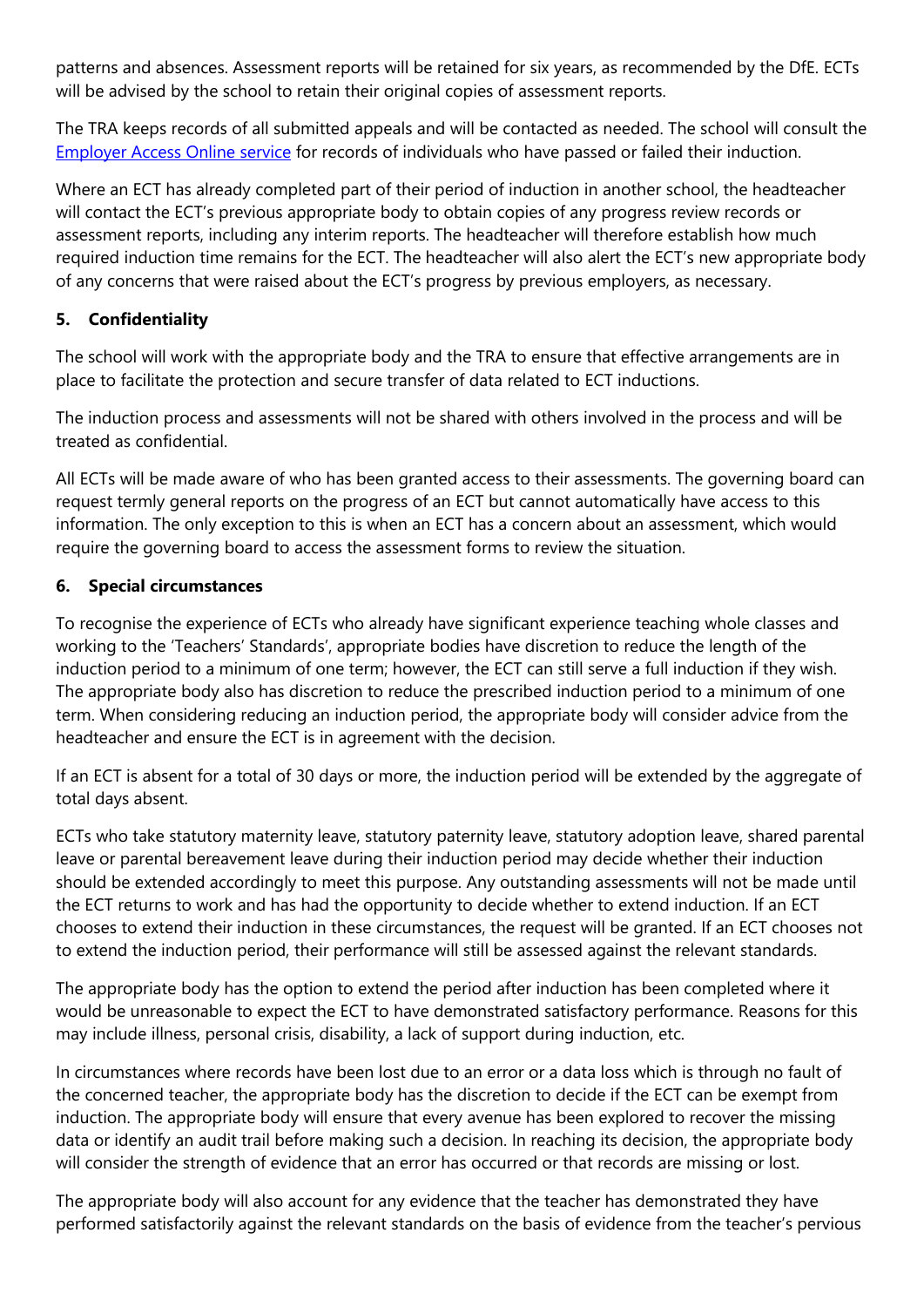performance management reviews, and where appropriate, the most recent performance management review statements.

For ECTs completing induction in more than one school simultaneously:

- The separate contracts are added together to calculate the number of days of the induction period; each contract must meet the minimum period criteria.
- One headteacher acts as the lead and will fulfil duties and responsibilities as outlined in this policy.
- One appropriate body will also take the lead in making the decision and is also responsible for gathering evidence from other appropriate bodies who are involved in the process.

### **7. Unsatisfactory progress and appeals**

Additional monitoring and support measures will be put in place when an ECT is not making satisfactory progress, such as holding meetings between the ECT and the headteacher, organising refresher training, and providing more guided supervision. The induction tutor will record unsatisfactory progress within progress review records and clearly outline the support plan in place. The induction tutor will notify the appropriate body of this determination and will share the support plan to be reviewed. The appropriate body and the headteacher will be satisfied that:

- Areas of improvement have been correctly identified.
- Appropriate objectives have been set to guide the ECT to perform against the relevant standards.
- An effective support program is in place to help the ECT improve performance.

When there are still concerns about the ECT's progress following intervention, the headteacher will explain to the ECT the consequences of failure to complete the induction period satisfactorily, and discuss the following with them:

- The identified weaknesses
- The agreed objectives set in order to have them satisfactorily complete the induction to the required standards
- Details of additional support put in place
- Evidence used to inform the judgement
- Details of the improvement plan for the next assessment period

If there are serious capability issues, capability procedures may be instigated before the end of the induction, which may lead to dismissal. This does not prevent them from completing their induction at another school.

If the ECT has had their induction extended or has failed it, the appropriate body will inform the ECT of their right to appeal and the time limit for doing so.

#### **8. Monitoring and review**

The governing board is responsible for reviewing this policy annually.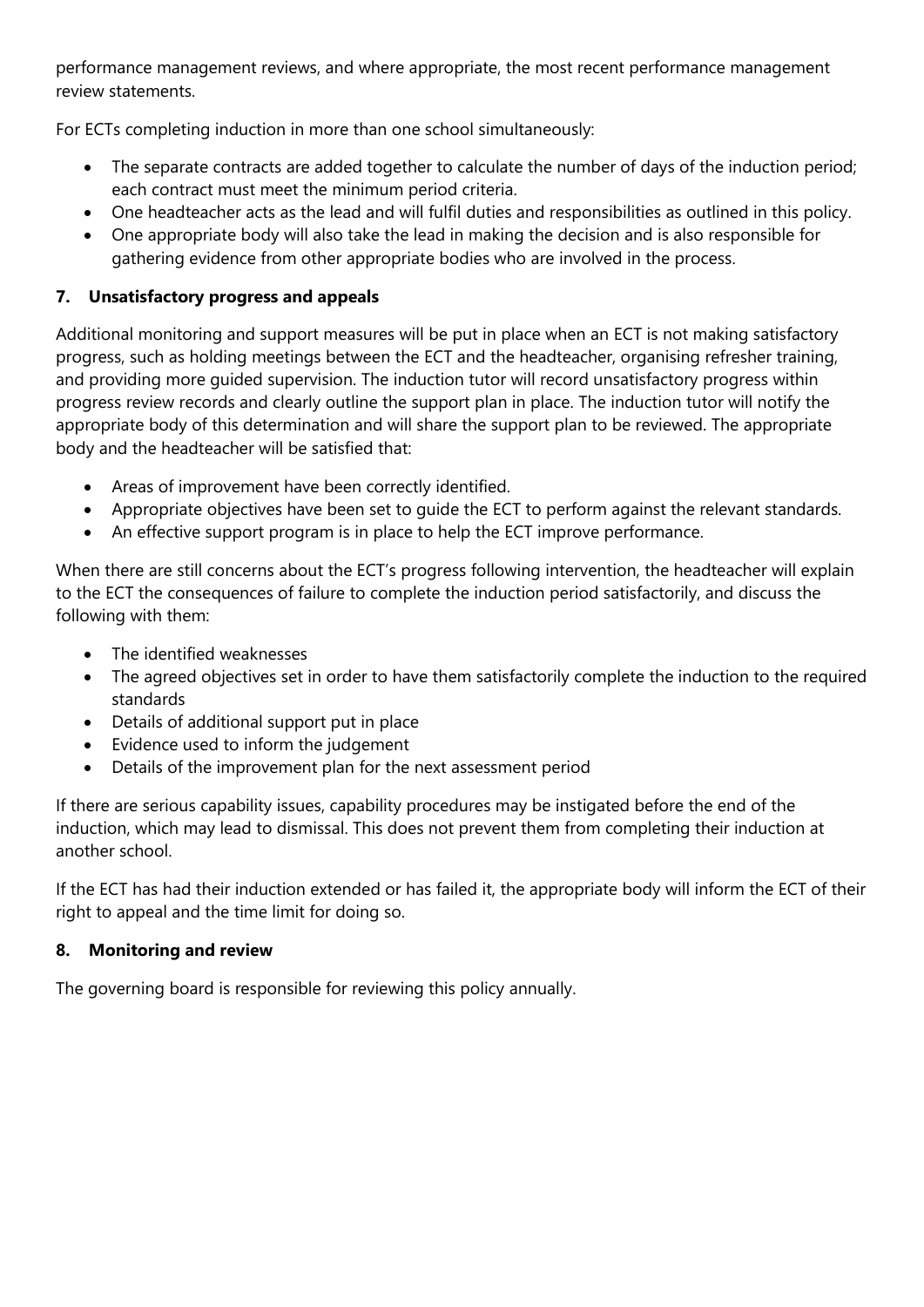

<span id="page-10-0"></span>**Exemptions** 

### **Donisthorpe Primary School Early Career Teacher (ECT) Induction Policy**  *Next review January 2023*

The following lists where a qualified teacher may be employed by the school without having satisfactorily completed an induction period:

| <b>Exemption</b>                                                                                                        | <b>Explanation</b>                                                                                                                                                                                                                                                                   |
|-------------------------------------------------------------------------------------------------------------------------|--------------------------------------------------------------------------------------------------------------------------------------------------------------------------------------------------------------------------------------------------------------------------------------|
| A person who was already a qualified teacher<br>on 7 May 1999.                                                          | A teacher who gained QTS on or before<br>7 May 1999 (even if they did not take up their<br>first post until after September 1999).                                                                                                                                                   |
| A person currently undertaking a period of<br>induction.                                                                | A teacher who is serving their induction period<br>in a permitted setting, including periods which<br>have been extended (including those who<br>have completed an induction period in<br>England or Wales and are awaiting the<br>decision of the appropriate body).                |
| A person waiting for the outcome of an appeal<br>having not performed satisfactorily against the<br>relevant standards. | A teacher who is waiting for the outcome of an<br>appeal against a decision that they have failed<br>to perform satisfactorily against the relevant<br>standards.                                                                                                                    |
| A person employed on a short-term supply<br>basis, without undertaking induction.                                       | A teacher who is employed as a short-term<br>supply teacher (working periods of less than<br>one term). This can only be done for five years<br>after the date of award of QTS.                                                                                                      |
| A person employed part-time as a supply<br>teacher whilst also undertaking induction.                                   | A teacher who is employed as a short-term<br>supply teacher on a part-time basis but who is<br>concurrently serving induction. Please note<br>that the five-year limit (see above) does not<br>apply to teachers in this situation.                                                  |
| A person who has satisfactorily completed<br>induction, probation, or the equivalent in<br>certain other countries.     | The countries are Wales, Scotland, Northern<br>Ireland, Gibraltar, Jersey, Guernsey, Isle of Man,<br>and Ministry of Defence (MoD) Schools in<br>Germany or Cyprus (these are known as MoD<br>Schools, and were formally known as Service<br>Children's Education (or SCE) Schools). |
| A person who trained in England, and then<br>subsequently first worked as a teacher in<br>Wales (before 2003).          | A teacher who gained QTS in England on or<br>after 7 May 1999 but before 1 April 2003, and<br>who, subsequently, took up their first post in<br>Wales and who has served at least two terms<br>towards their induction.                                                              |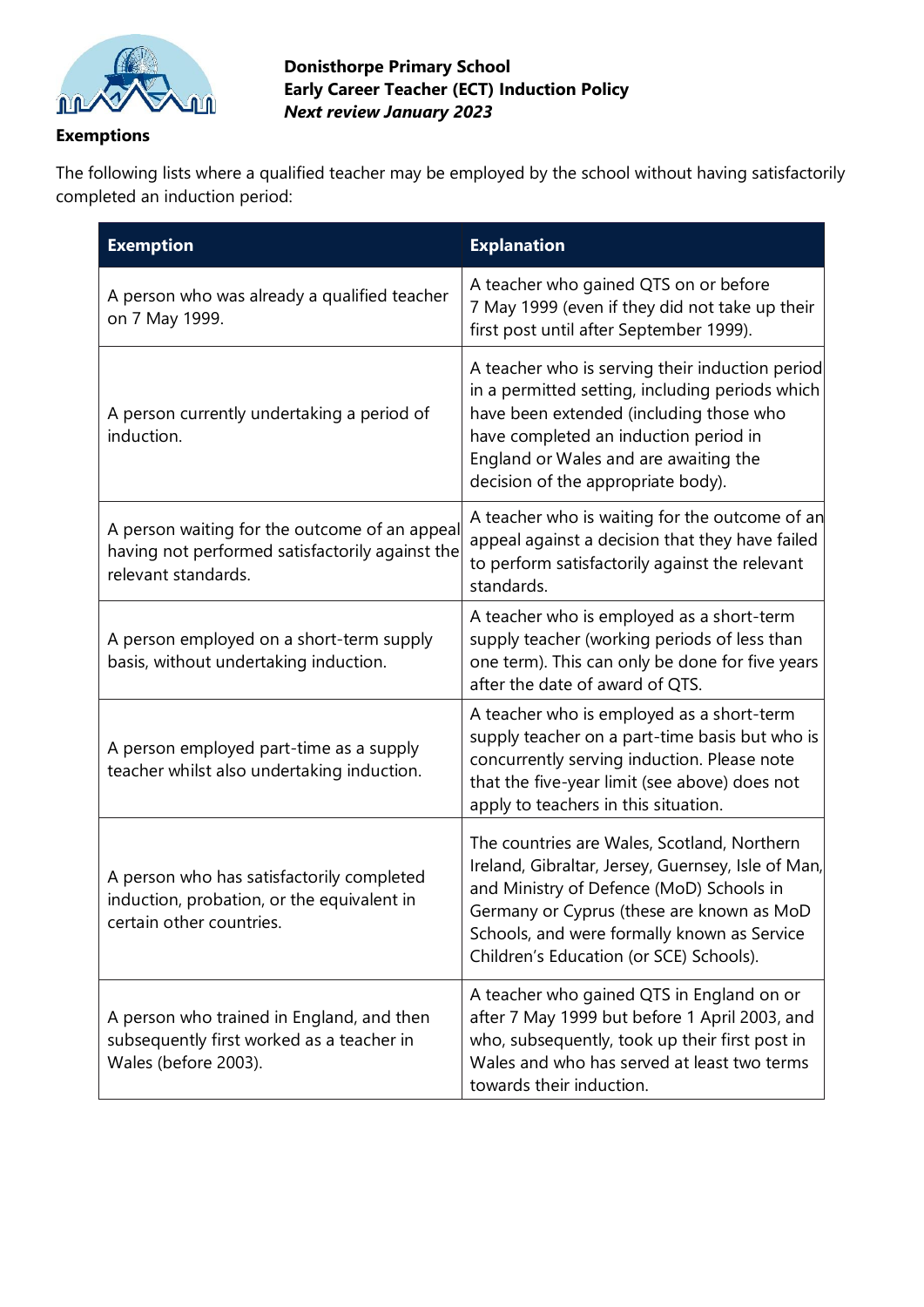| <b>Exemption</b>                                                                                                                                                                                                                                                                                                                                                 | <b>Explanation</b>                                                                                                                                                                                                                                                                                                                                                                                                                                                                                                                                                                                            |
|------------------------------------------------------------------------------------------------------------------------------------------------------------------------------------------------------------------------------------------------------------------------------------------------------------------------------------------------------------------|---------------------------------------------------------------------------------------------------------------------------------------------------------------------------------------------------------------------------------------------------------------------------------------------------------------------------------------------------------------------------------------------------------------------------------------------------------------------------------------------------------------------------------------------------------------------------------------------------------------|
| A person from the European Economic Area<br>(EEA) (who falls within Part 2 and Chapters 1, 2<br>and 4 of Part 3 of the European Communities<br>(Recognition of Professional Qualifications)<br>Regulations 2015, including where the person<br>is entitled to partial access to the profession of<br>school teacher by virtue of Part 1 of those<br>Regulations. | A teacher from the EEA who has applied<br>successfully to the Teaching Regulation<br>Agency, for QTS, or a teacher from the EEA<br>who has declared successfully to the<br>Teaching Regulation Agency, to work in<br>England on a temporary basis, or teachers<br>who have been granted partial access to the<br>teaching profession in accordance with Part<br>1 of the European Union (Recognition of<br>Professional Qualifications) Regulations<br>2015, namely SEND teachers who are<br>qualified only to teach pupils in SEND<br>specialist schools and specialist units within<br>mainstream settings. |
| A person who became a qualified teacher by<br>virtue of regulation 5 of, and paragraph 12 of<br>Schedule 2 to, the 2003 Qualification<br>Regulations, i.e. certain teachers who gained<br>QTS whilst working in an independent school.                                                                                                                           | A teacher who has been judged by the<br>TRA as meeting the specified QTS standards,<br>whilst working in an independent school,<br>where the ECT must have:<br>Been employed by an independent school<br>before 1989; and<br>Gained a specified qualification before<br>٠<br>1974 or 1989 (dependent upon the type of<br>qualification); and<br>Been employed in an independent school<br>٠<br>at the time of recommendation, and the<br>recommendation must have taken place<br>prior to September 2004.                                                                                                     |
| A qualified overseas-trained teacher from<br>Australia, Canada, New Zealand,<br>or the United States of America.                                                                                                                                                                                                                                                 | Teachers who have successfully completed a<br>programme of professional training for<br>teachers in Australia, Canada, New Zealand<br>or the USA and who have successfully<br>completed or satisfied any additional<br>conditions required in order to be employed<br>as a qualified teacher on a permanent basis<br>in government-funded schools in that<br>country; and who is not the subject of any<br>decision or pending proceedings that may<br>restrict that person's eligibility to teach in<br>that country.                                                                                        |
| An overseas-trained teacher (OTT), from<br>outside the EEA, who has gained QTS and was<br>successfully assessed against the relevant<br>standards as these would apply at the end of<br>induction.                                                                                                                                                               | An overseas-trained teacher (from outside the<br>EEA) with at least two years' experience, who<br>has obtained QTS and who has been assessed<br>against the relevant standards for the<br>purposes of induction.                                                                                                                                                                                                                                                                                                                                                                                              |